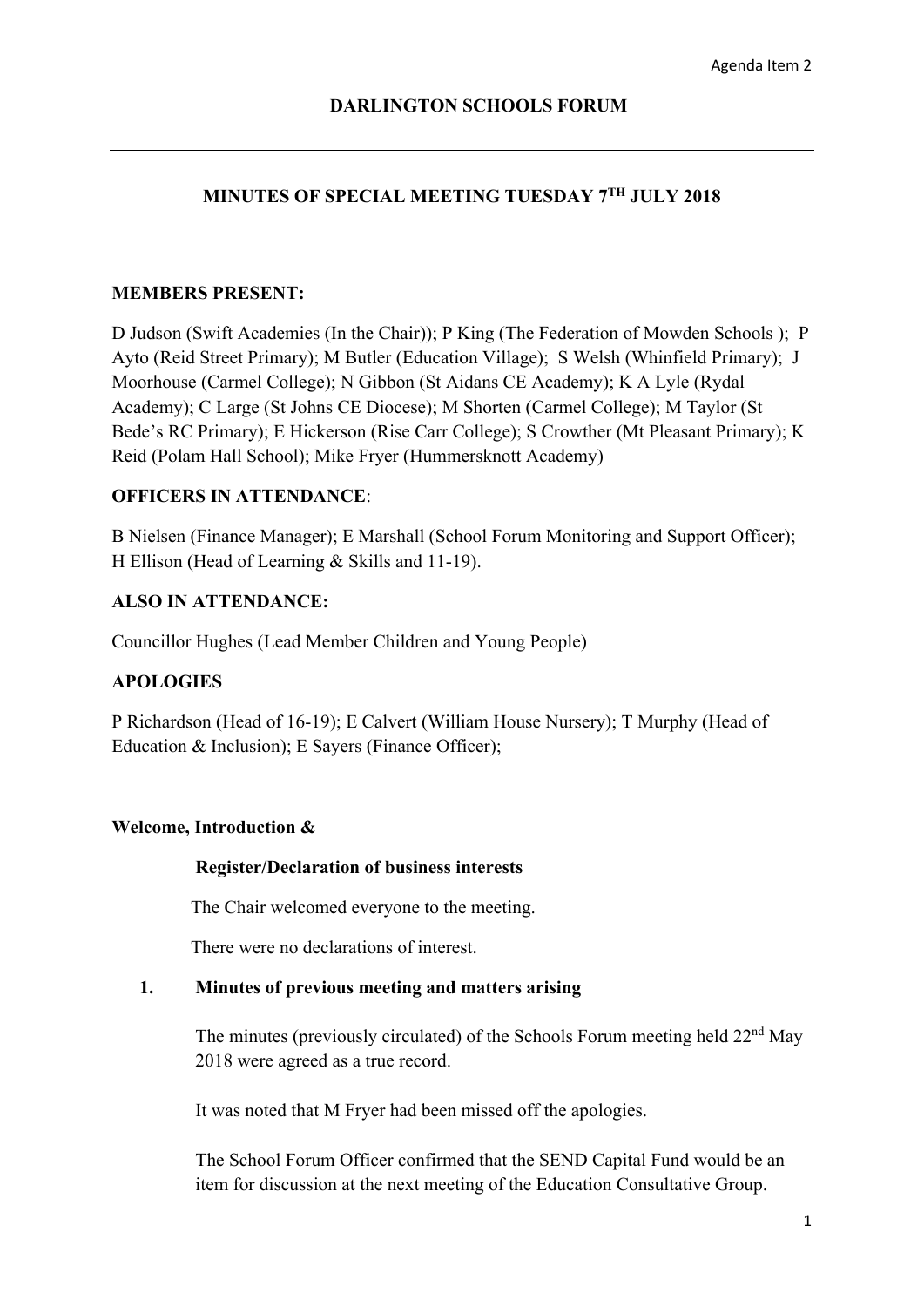# **2. High Needs Update**

The Finance Manager presented the previously circulated paper outlining the changes to mainstream school top up payments from September 2018 and an update with regard to Behaviour & Attendance changes.

It was noted that from September 2018 that secondary schools would begin to receive top ups for children with Education Health and Care Plans (EHCPs) and as a result would receive reduced lump sum payments. In addition all lump sums would be stopped, but to ease the reduction in funding that lump sums would be phased out during the 2018/19 academic year.

It was also noted that there would be an additional protection during 2018/19 to take account of the funding changes.

The key of the proposed changes was to ensure that funding follows the child.

A discussion took place within the group regarding the proposed changes the key points being as follows,

- It was asked if only children with EHCPs would receive top ups under the new system. It was noted that yes that is the case, though the Authority would look at special circumstances if a child was to be disadvantaged.
- It was mentioned that many schools undertake a lot of work in preparing for statutory assessment for children who subsequently leave the school which causes a pressure on schools without any benefit. It was asked if there was a plan to allocate funding to schools that prepare for assessment where top up funding is received by another school. No funding will be paid to schools for work towards statutory assessment.
- It was asked if the proposals would make a saving on the budget. It was noted that in the illustrative figures (the appendices) there was a small saving but really the change was budget neutral. However no growth had been built into the figures for any additional EHCPs, so if there is growth there would be no saving in 2018/19.
- Forum was informed that the figures in the appendices were for illustration as the actual payments would be dependent on the actual children in school during the 2018/19 academic year. It could not be quantified exactly therefore what the financial position would be, however the latest information was used in the modelling.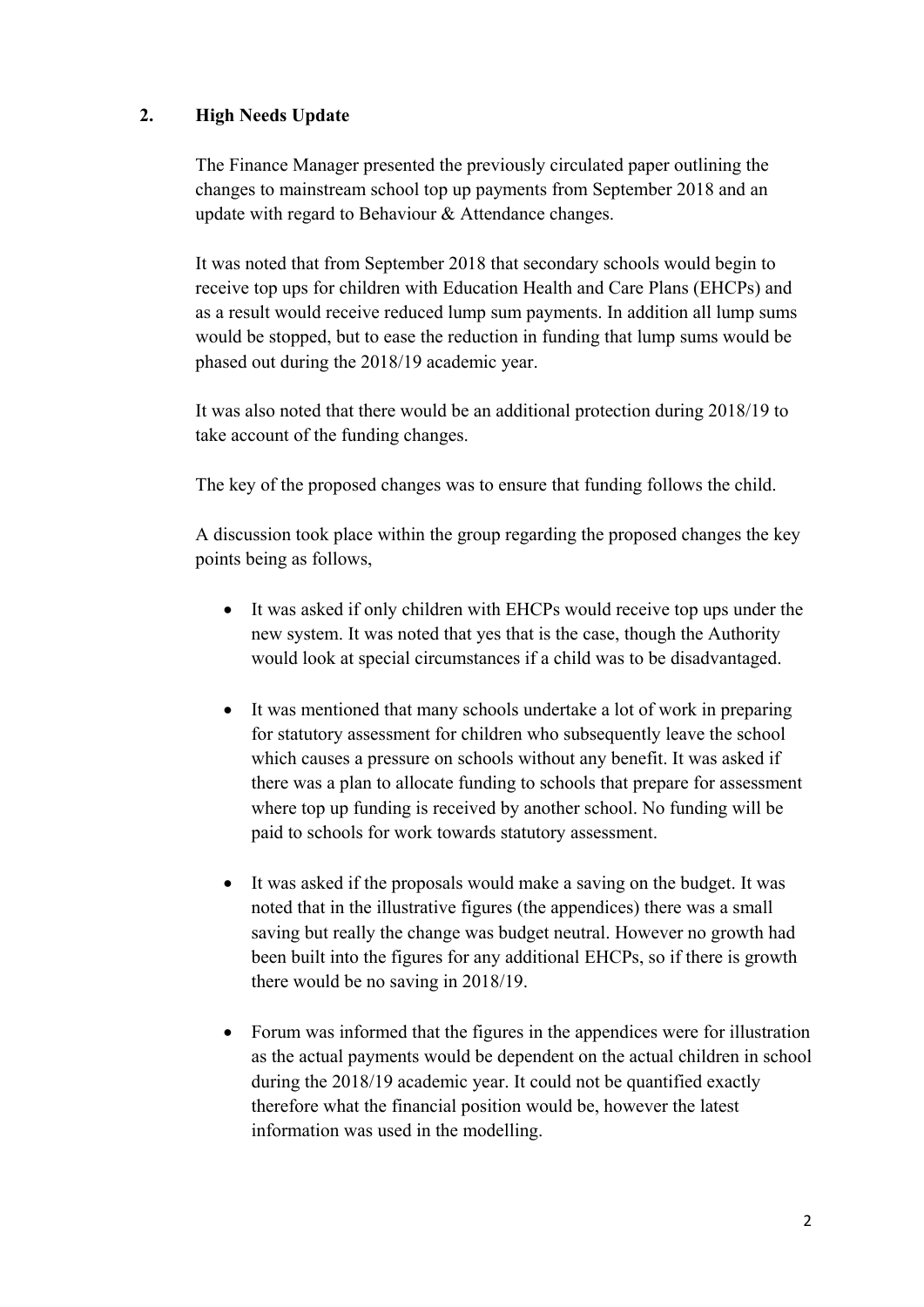- It was asked where any additional spend would be paid from. Any additional spend would add to the pressure in high needs. This would be picked up by the ongoing review of all high needs funded services/placements. The key was that funding follows the child. There would be further savings in 2019/20 (on the assumption of no further changes) as there would be a full saving of lump sums.
- It was outlined that for the 2019/20 academic year that any proposed changes would be consulted upon over the autumn term and onwards. The work that has already been undertaken would continue with work taking place over the summer to feed into any proposed changes for future years.
- St Aidan's questioned why they receive no lump sum. It was noted that they received no lump sum as no funding was removed from their budget share as the school was not part of Darlington's school budget share calculation back when the lump sums were calculated.
- Discussion took place regarding transitions and the work that is undertaken in primary schools for children that are moving up to secondary levels. It was mentioned that there is a requirement to look at transitions to ensure that their needs are highlighted and secure transition arrangements put in place.
- It was commented that the paper had been issued very late and that this was very tight for schools in planning for budgets. It was asked if any future changes could be notified much sooner so that schools could plan accordingly.
- The financial position of high needs budgets was discussed and it was noted the proposed changes to mainstream top ups would not result in a balanced budget. Forum asked if they could have sight a strategic plan of how the LA will be reviewing each part of the high needs budget and where the high needs savings will come from as soon as it is available.
- It was asked if the figures included in the report took into account the ranges moderation from previous work undertaken to develop ranges. It was confirmed that the figures did not reflect this work; they are based on the bands children are currently allocated.
- It was commented that proposed changes were not as some expected, in that the moderation of EHCPs against the ranges is not in the figures. It was felt that as this work had been done that we should have progressed with new bandings. It was felt by some that what schools had been "sold" as changes that would occur are not.